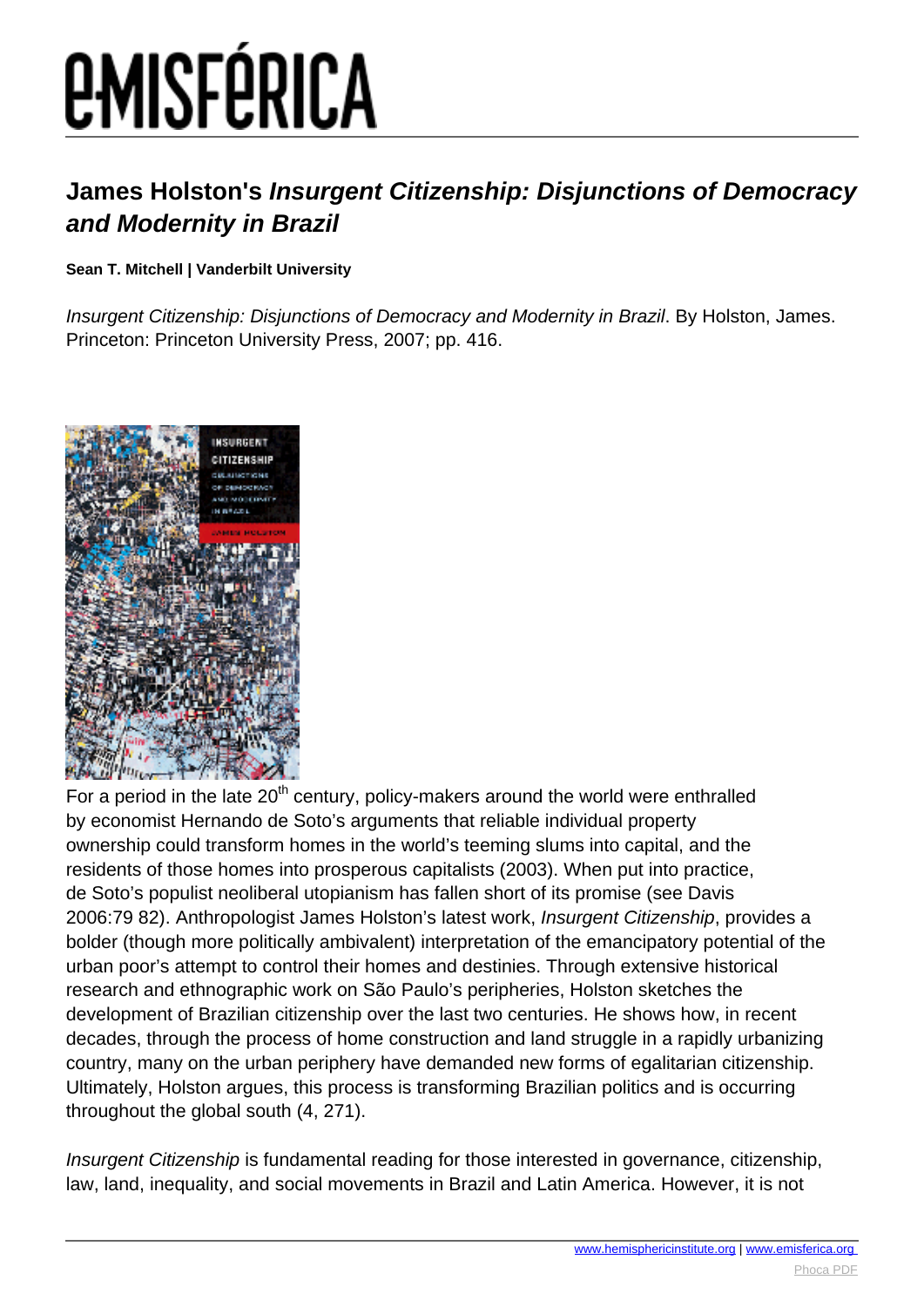## *<u>EMISFÉRICA</u>*

principally a work of political theory, but, rather, a very good work of history and anthropology. The book is dense but well written, with extensive and content-rich footnotes that are generally worth reading. It will be of clear interest to scholars and also is appropriate for advanced undergraduates.

The book is divided into four sections. The first section (and chapter) gives an overview of Holston's key arguments and evidence.

The four chapters inthe second sectionelucidate the development of unequal citizenship in Brazil. Notably, Holston contrasts the models for governing difference that emerged in modern France, the United States, and Brazil. His comparison of the two massive slave states of the Western Hemisphere is most illuminating: the United States adopted an egalitarian model of citizenship but limited membership, while Brazil adopted an inegalitarian citizenship with inclusive membership. Holston analyses this inegalitarian citizenship principally through the politics of law and land. He shows how the majority of Brazilians have been historically excluded from legal use of land, forcing most Brazilians to live illegally and making illegality "the predominant condition of settlement" (113).

Holston claims that Brazil's "inclusively inegalitarian" citizenship (41) is being challenged by "Insurgencies," which is the title of section three. The two chapters in this section contain much of the book's ethnography, which based on Holston's long-term research on land struggle in the São Paulo peripheries, in the communities of Jardim das Camélias and Lar Nacional. He shows how over three decades of "autoconstruction" of homes, urban expansion, and land conflict, "residents of the urban peripheries [. . .] converted their violence into law talk" (234), demanding legal rights as citizens rather than privileges under "clientelistic relations of dependency" (235, 267). Holston's ethnographic evidencesupports his argument well,allowing him to make avery persuasive case. He could have, however, provided more ethnographic analysis of the lawyers, NGO activists, and others from outside of these neighborhoods, who exist mostly as a shadow presence in the book but are clearly important actors in the conflicts and transformations that he describes.

Holston's preferred adjective for the citizenship emerging from Brazil's urban peripheries is "insurgent." This is a suggestive choice, since the conflicts between armed gangs and the armed state in many of these peripheries increasingly resembles a literal war of insurgency and counterinsurgency, particularly as international anxieties mount about violence during the 2016 Rio de Janeiro Olympics. While Holston is generally enthusiastic about the expansion of egalitarian citizenship in Brazil, moreover, he is aware that it has expanded along with "new kinds of violence, injustice, corruption, and impunity," a development that he calls "the perverse paradox of Brazil's democratization" (271) in the book's final section (and chapter).The legalization of the poor's homes and possessions is of obvious political importance, though it is less of an economic panacea than many readers of de Soto's The Mystery of Capital might have hoped. Insurgent Citizenship offers a rigorous window